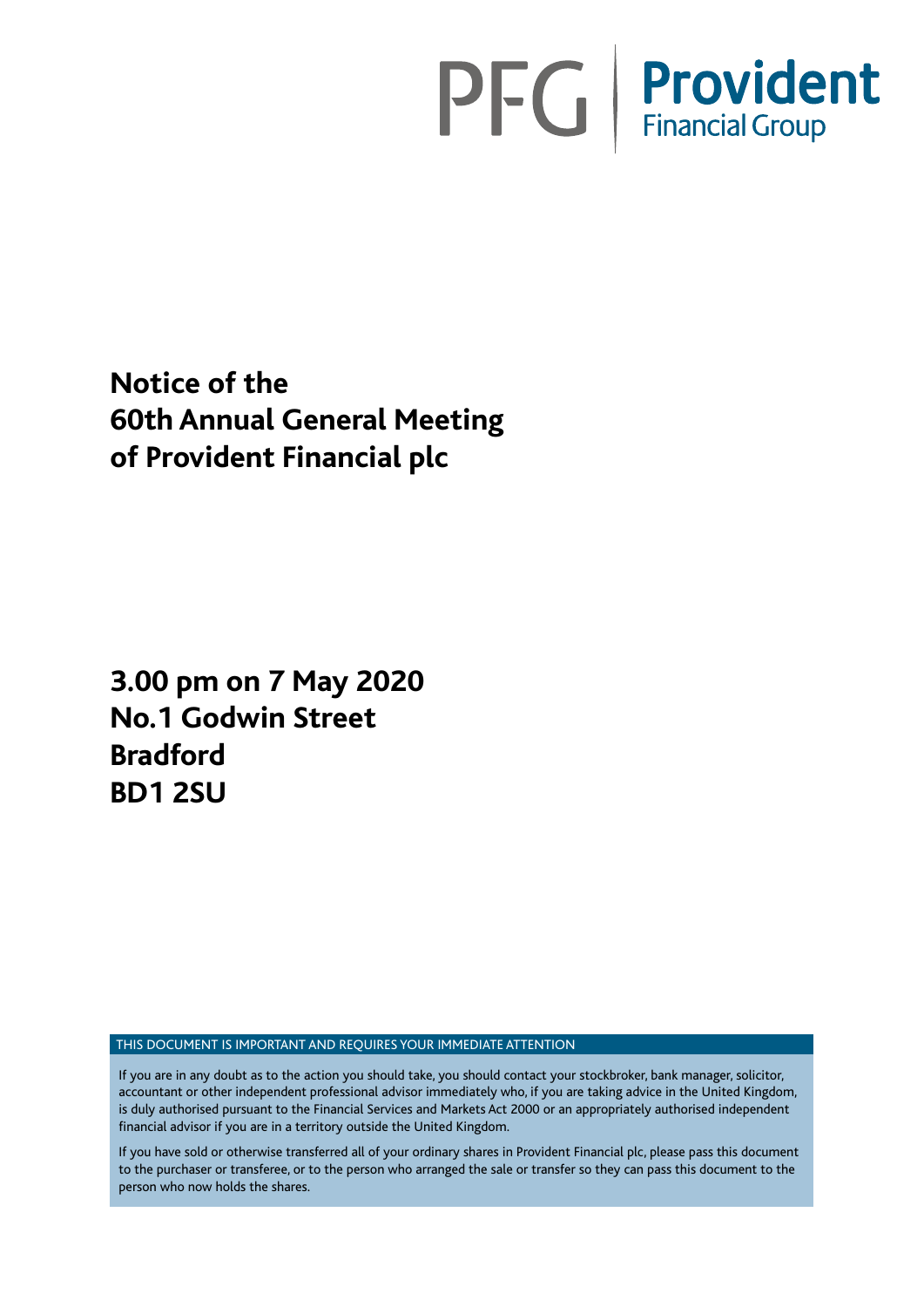# **Registered Office:**

No. 1 Godwin Street Bradford West Yorkshire BD1 2SU

16 March 2020

Dear Shareholder,

## **Notice of Annual General Meeting**

I am pleased to be writing to you with details of our Annual General Meeting ("AGM") which will be held at our head office at No.1 Godwin Street, Bradford, West Yorkshire, BD1 2SU on Thursday 7 May 2020 at 3.00 pm. Directions and a map of how to get to our offices are set out on page 10. I look forward to welcoming you to the Meeting. Light refreshments will be available on arrival.

Full details of the resolutions that will be put to shareholders, including explanatory notes, are set out in the formal Notice of Meeting which is set out on pages 3 to 9 of this document.

# **Important information – Coronavirus (COVID-19)**

The Board is closely monitoring the evolving outbreak of Coronavirus (COVID-19). The health and wellbeing of our employees, shareholders and the wider community in which we operate is of paramount importance to the Board. However, the Board also recognises that the AGM is an important event for shareholders and the Company and is keen to ensure that shareholders are able to exercise their right to vote and participate.

We therefore currently plan to hold the AGM at 3.00 pm on 7 May 2020, but given the evolving situation and the potential risks of aiding the spread of Coronavirus (COVID-19) through public gatherings, and the possibility of the UK Government imposing restrictions on travel and public gatherings, the Board encourages shareholders to vote on all resolutions by completing and submitting an online proxy appointment form in accordance with point 6 of the Explanatory Notes to the Notice of the Meeting (set out on pages 7 to 9). If you are unable to vote online and/or wish to receive a paper proxy, please call Link Asset Services on 0871 664 0300 (calls are charged at the standard geographic rate and will vary by provider) or write to them at FREEPOST SAS, 34 Beckenham Road, BR3 9ZA. The online and paper proxy appointment forms must be received at the address for delivery specified in the Explanatory Notes by 3.00 pm on 5 May 2020. As noted on this page, shareholders can also submit questions to the Board in advance of the AGM by email to shareholder.questions@providentfinancial.com by no later than 5.00 pm on 6 May 2020. We will consider all questions received and, if appropriate, address them at the AGM or provide a written response.

Shareholders are encouraged to submit a proxy appointment, even if they intend to attend the meeting in person, as their personal circumstances and the wider situation may change and it may not be appropriate or possible at the time to attend the meeting in person. In any event, in order to secure the safety of those attending may need to impose additional safety related measures, which could include the exclusion of individuals who have visited high risk areas or have had contact with individuals who have the Coronavirus (COVID-19), or the possible adjournment of the meeting to another date.

We will keep the situation under review and recommend that shareholders should continue to monitor the Company's website and announcements for any updates in relation to the AGM.

# **Business of the Meeting**

Amongst the resolutions being proposed this year, I would like to draw your attention specifically to the following resolutions:

# *Approval of Remuneration Report (Resolution 2)*

This ordinary resolution seeks shareholder approval for the annual report on remuneration and the annual statement by the chairman of the remuneration report. The directors' remuneration report can be found on

# PFG | Provident

pages 145 to 161 of the Annual Report and Financial Statements 2019 (the Annual Report).

The Annual Report on remuneration gives detail of (a) the implementation of the Company's current remuneration policy during the year ended 31 December 2019 and (b) how the remuneration policy will be applied in practice during the 2020 financial year in terms of payments and share awards. As in previous years, this resolution will be advisory in nature and the directors' entitlement to remuneration is not conditional on the resolution being passed.

At the 2019 AGM the Company received a vote of 79.58% in favour of the resolution in relation to the Directors' Remuneration Report. You can read about the subsequent shareholder consultation process and actions taken in response to this vote in the explanatory notes to Resolution 2.

# *Final Dividend (Resolution 3)*

You are being asked to approve a recommended final dividend of 16.0p per ordinary share for the year ended 31 December 2019. If approved, the final dividend will be paid on 22 May 2020 to all ordinary shareholders who are on the Register of Members at the close of business on 3 April 2020.

## **Recommendation**

The Board considers that all resolutions proposed are likely to promote the success of the Company and are in the best interests of the Company and its shareholders as a whole. The Board unanimously recommends that shareholders vote in favour of them.

## **Shareholder Questions**

If you are unable to attend the AGM, you may submit questions relating to the business to be conducted at the AGM in advance, by email to shareholder.questions@providentfinancial.com by no later than 5.00 pm on 6 May 2020. We will consider all questions received and, if appropriate, address them at the AGM.

## **Action to be taken**

Whether or not you propose to attend the AGM, please complete and submit the proxy appointment form in accordance with point 6 of the Explanatory Notes to the Notice of the Meeting set out on pages 7 to 9. All shareholders who are entitled to attend and vote at the meeting are entitled to appoint a proxy to exercise all or any of their rights to attend and to speak and vote on their behalf at the meeting. The online and paper proxy appointment forms must be received at the address for delivery specified in the Explanatory Notes by 3.00 pm on 5 May 2020.

## **Important Information – online voting at shareholder meetings.**

Your vote is important to the Company and I encourage you to vote on all shareholder matters. In order to make voting easier for shareholders, reduce our environmental impact and to make a cost saving, the Company will not send paper proxy cards to shareholders for the 2020 AGM and future AGMs and accordingly, you will be required to vote online. If you are unable to vote online and/or wish to receive a paper proxy, please call Link Asset Services on 0871 664 0300 (calls are charged at the standard geographic rate and will vary by provider) or write to them at FREEPOST SAS, 34 Beckenham Road, BR3 9ZA.

Yours faithfully

**Patrick Snowball** Chairman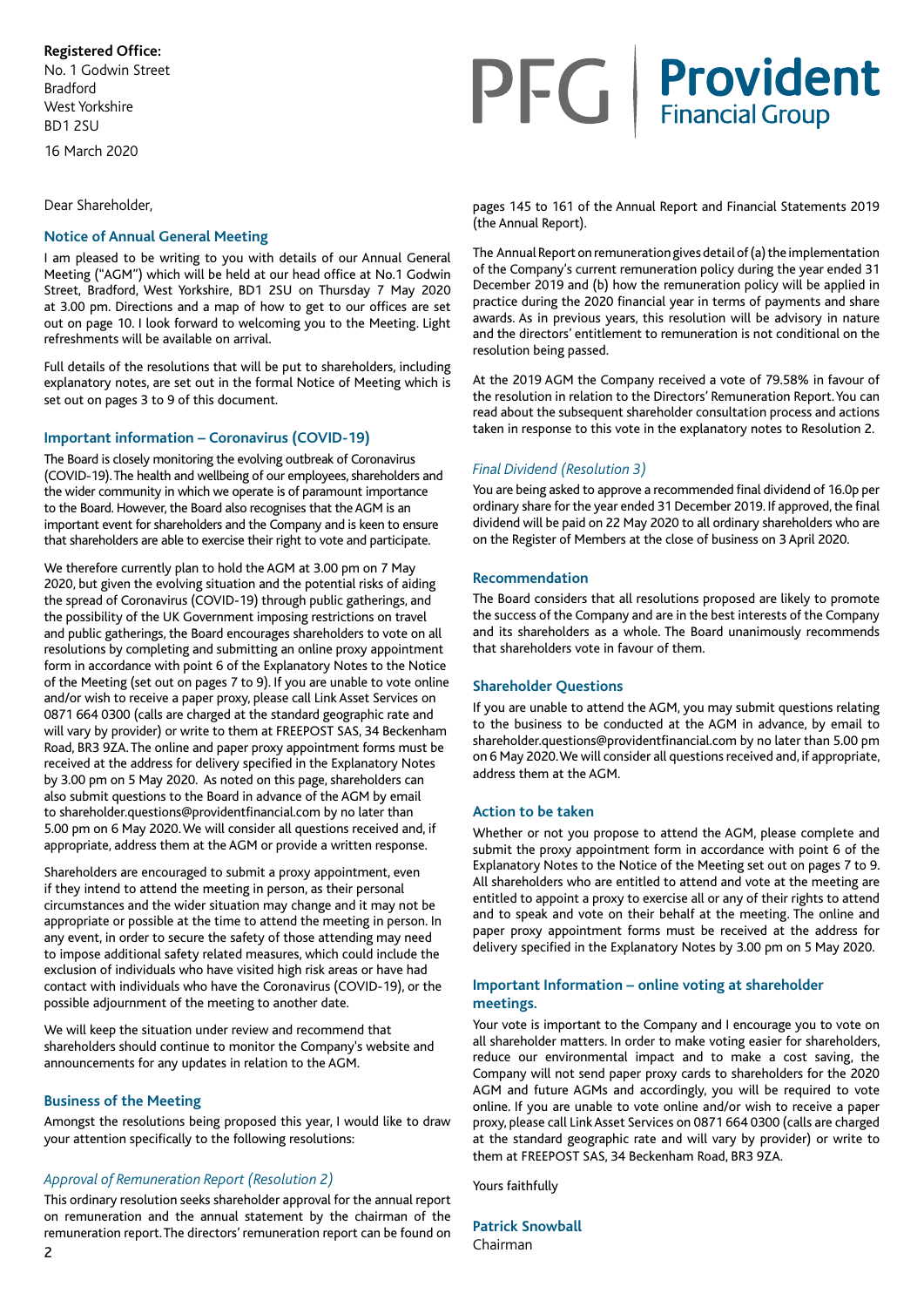The Sixtieth Annual General Meeting of Provident Financial plc will be held at our head office of No.1 Godwin Street, Bradford, BD1 2SU on Thursday 7 May 2020 at 3.00 pm.

Shareholders will be asked to consider and pass the resolutions set out below. Resolutions 17 to 20 (inclusive) will be proposed as special resolutions. All other resolutions will be proposed as ordinary resolutions.

An ordinary resolution will be passed at the Meeting on a show of hands if it is passed by a simple majority of (i) the members who (being entitled to do so) vote in person on the resolution and (ii) the persons who vote on the resolution as duly appointed proxies of members entitled to vote.

A special resolution will be passed at the meeting on a show of hands if it is passed by a majority of not less than 75% of (i) the members who (being entitled to do so) vote in person on the resolution and (ii) the persons who vote on the resolution as duly appointed proxies of members entitled to vote.

**For ease of reference, the formal resolutions are in bold black text.**

## **ANNUAL REPORT AND FINANCIAL STATEMENTS**

# **Ordinary Resolution 1: That the directors' and auditor's reports and the audited financial statements of the Company for the year ended 31 December 2019 be received.**

The directors' and auditor's reports and the audited financial statements of the Company for the year ended 31 December 2019, together with the Annual Report and Financial Statements 2019 (the Annual Report) have been made available to shareholders and will be presented at the AGM. The Annual Report may also be accessed on the Company's website at www.providentfinancial. com (Website).

# **REMUNERATION**

**Ordinary Resolution 2: That the annual statement by the chairman of the remuneration committee and the directors' annual remuneration report for the year ended 31 December 2019 as set out on pages 145 to 161 (inclusive) of the Annual Report and Financial Statements 2019 be approved.**

The directors' annual report on remuneration for the year ended 31 December 2019 is contained in the Annual Report published on our Website at www.providentfinancial.com, in the Investors section. This vote is advisory only and does not affect the actual remuneration paid to any individual director.

At the conclusion of the 2019 AGM, whilst all resolutions were passed, the Company published a statement to acknowledge shareholder concern had been expressed in relation to the vote regarding the 2018 directors' annual remuneration report (2018 DRR), which had recorded an outcome of 79.58% in favour. Following this statement, the remuneration committee developed a series of changes to executive remuneration designed to directly respond to the concerns identified and expressed and to create clear, stretching but achievable, objectives that would motivate Executive Directors to drive and deliver outstanding performance for our shareholders. The chairman of the remuneration committee subsequently led a shareholder consultation process regarding the proposed changes. Responses were received from shareholders and proxy advisory bodies during the consultation process, and following further individual engagement activity, we can confirm that the changes proposed had been received positively. Our shareholders confirmed that current proposals to enhance the

weighting of financial measures within the annual bonus scorecard, to convert the Common Equity Tier 1 metric from a performance measure to a performance hurdle, to better reflect share price movement in the grant of Long Term Incentive Scheme awards and to enhance risk adjustment governance, would simplify executive remuneration and achieve a greater degree of alignment between shareholders and executive management. After the closure of the consultation process, the remuneration committee considered the proposed changes and the feedback received from shareholders, and it confirmed the changes for 2019 implementation and beyond where appropriate. You can read the confirmed changes resulting from the review and shareholder consultation in our Annual Report on page 147 and you can also read our update statement, which sets out the outcome of the shareholder consultation and actions taken, in the Investor Section of our Website. Our 2019 DRR, starting from page 145 in our Annual Report, sets out how we have implemented the Directors' Remuneration Policy during the year and the changes following our shareholder consultation.

# **DIVIDEND**

# **Ordinary Resolution 3: That a final dividend of 16.0p per share on the ordinary shares of 208 /11p each in respect of the year ended 31 December 2019 be declared.**

Shareholders are being asked to approve the final dividend for each ordinary share. However, the final dividend cannot be more than the amount which the directors recommend (which is 16.0p for each ordinary share). Under the Articles of Association of the Company (Articles) the directors can pay interim dividends (these are dividend payments made during the year).

## **DIRECTORS**

**Ordinary Resolution 4: That Andrea Blance be re-elected as a director of the Company.**

**Ordinary Resolution 5: That Elizabeth Chambers be re-elected as a director of the Company.** 

**Ordinary Resolution 6: That Robert East be elected as a director of the Company.**

**Ordinary Resolution 7: That Paul Hewitt be re-elected as a director of the Company.**

**Ordinary Resolution 8: That Neeraj Kapur be elected as a director of the Company.**

**Ordinary Resolution 9: That Angela Knight be re-elected as a director of the Company.**

**Ordinary Resolution 10: That Malcolm Le May be re-elected as a director of the Company.**

**Ordinary Resolution 11: That Graham Lindsay be elected as a director of the Company.**

# **Ordinary Resolution 12: That Patrick Snowball be re-elected as a director of the Company.**

The Company's Articles require that any director appointed to the Board retire and seek to be elected by shareholders at their first AGM following appointment and subsequently re-elected at each following AGM. Accordingly, following the appointment of Robert East with effect from 26 June 2019 and the appointment of Graham Lindsay with effect from 1 April 2019, they will seek election at the 2020 AGM. Additionally, in accordance with the UK Corporate Governance Code 2018 (the 'Code') and the Company's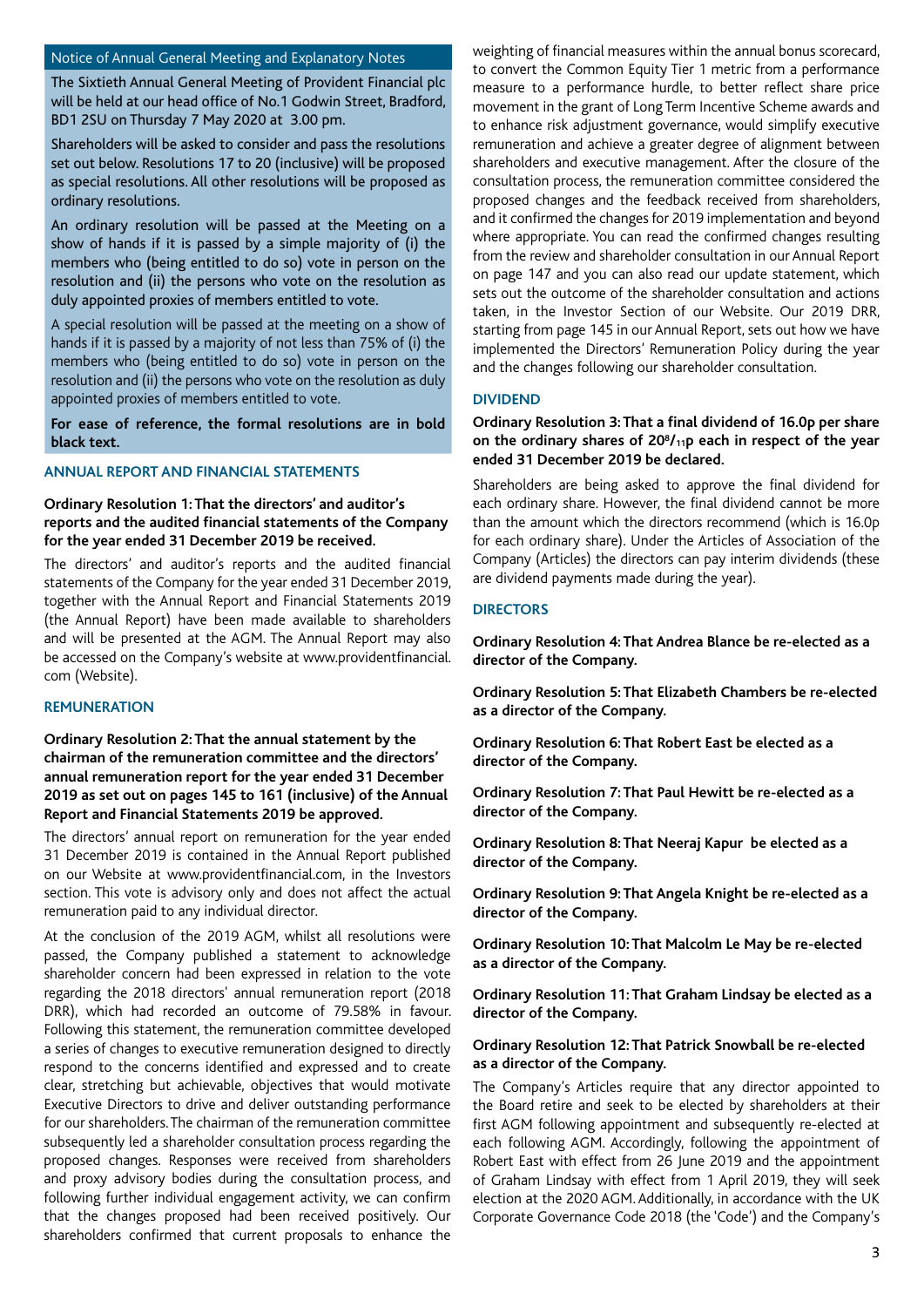Articles, it is proposed that all other directors seek re-election at the AGM this year, with the exception of Simon Thomas who will be stepping down from the Board on 31 March 2020 and will therefore not be standing for re-election at the 2020 AGM. Neeraj Kapur will join the Board on 1 April 2020, after the publication of this Notice, and in accordance with good governance practice and the Code, he will seek election at the 2020 AGM.

When making its recommendation to the Board in respect of the election or re-election of the directors, the Nomination Committee considers the balance of skills, experience, diversity, independence and knowledge on the Board and reviews the commitment and effectiveness of each director. The performance of the directors proposed for election or re-election has also been subject to a formal evaluation, with the exception of Neeraj Kapur who will be appointed with effect from 1 April 2020, after the publication of this Notice.

Accordingly, the Board has resolved that the current directors continue to be effective, committed to their roles and have sufficient time available to perform their duties to the Company. Additionally, the Board has determined, other than the Chairman (whose independence is only determined on appointment), that each of the non-executive directors at year-end continues to be independent.

The Board considers that the independent character and judgement of the non-executive directors and their varied and relevant experience combine to provide an appropriate balance of skills and knowledge which is of great benefit to the Company and that the individual contributions of each of the directors are, and will be, important to the Company's long-term sustainable success. Accordingly, the Board recommends the election of Robert East, Graham Lindsay and Neeraj Kapur and the re-election of all other directors, with the exception of Simon Thomas, who will not be standing for re-election at the 2020 AGM. You can read about the directors' individual skills, experience, knowledge and why their contribution is, and continues to be, important to the Board and the long-term sustainable success of the Company in their biographies on pages 11 to 15.

# **AUDITOR**

# **Ordinary Resolution 13: That Deloitte LLP be reappointed as auditor of the Company.**

The Company is obliged by law to appoint an auditor annually to hold office from the conclusion of this meeting until the conclusion of the next general meeting of the Company at which accounts are laid. Deloitte LLP were first appointed by the Company at the 2013 AGM. This resolution proposes that Deloitte LLP now be reappointed as the Company's auditor following a recommendation from the Audit Committee and the Board.

# **Ordinary Resolution 14: That the Audit Committee, for and on behalf of the Board, be authorised to determine the auditor's remuneration.**

This resolution authorises the Audit Committee to set the auditor's remuneration.

## **POLITICAL DONATIONS**

**Ordinary Resolution 15: That from the date of this resolution until the earlier of 30 June 2021 and the conclusion of the Company's next AGM, the Company and all companies that are subsidiaries at any time during such period are authorised to:**

- **a. make political donations to political parties and/or independent election candidates;**
- **b. make political donations to political organisations other than political parties; and**
- **c. incur political expenditure;**

**up to an aggregate total amount of £50,000, with the amount authorised for each of heads (a) to (c) above being limited to the same total. Any such amounts may comprise sums paid or incurred in one or more currencies. Any sum paid or incurred in a currency other than sterling shall be converted into sterling at such a rate as the Board may decide is appropriate. Terms used in this resolution have, where applicable, the meanings they have in Part 14 of the Companies Act 2006 on "Control of Political Donations and Expenditure".**

This resolution renews the resolution that was passed at the 2019 AGM and seeks approval from shareholders to enable the Company to make political donations or incur political expenditure which it would otherwise be prohibited from making or incurring by the Companies Act 2006.

Amongst other things, the Companies Act 2006 prohibits companies and their subsidiaries from making political donations, or incurring political expenditure in excess of an aggregate of £5,000 in relation to a political party or other political organisation or an independent election candidate in any 12 month period unless such donations and expenditure have been approved in advance by the Company's shareholders. The Company and its subsidiaries do not currently make donations to political parties and do not intend to do so in the future. However, the Companies Act 2006 contains wide definitions of "political donation", "political organisation", "political expenditure" and "political party" and, as a result, it is possible that the Company and its subsidiaries may be prohibited from supporting bodies which it is in the shareholders' interests for the Company to support; for example, bodies concerned with policy review or law reform, with the representation of the business community or sections of it or special interest groups. If this resolution is passed the Company and its subsidiaries will be authorised to make political donations and incur political expenditure which might otherwise be prohibited by legislation, up to a limit of, in aggregate, £50,000. The directors consider that the authority is necessary to provide the Company with comfort that it will not, because of uncertainties as to the scope and interpretation of the legislation, unintentionally commit a technical breach of it. It will allow the Company and its subsidiaries to provide financial and other support to organisations which it is in the shareholders' interests for the Company to support.

As permitted under the Companies Act 2006, the resolution extends not only to the Company but to all companies which are subsidiaries of the Company at any time during which the authority is in place.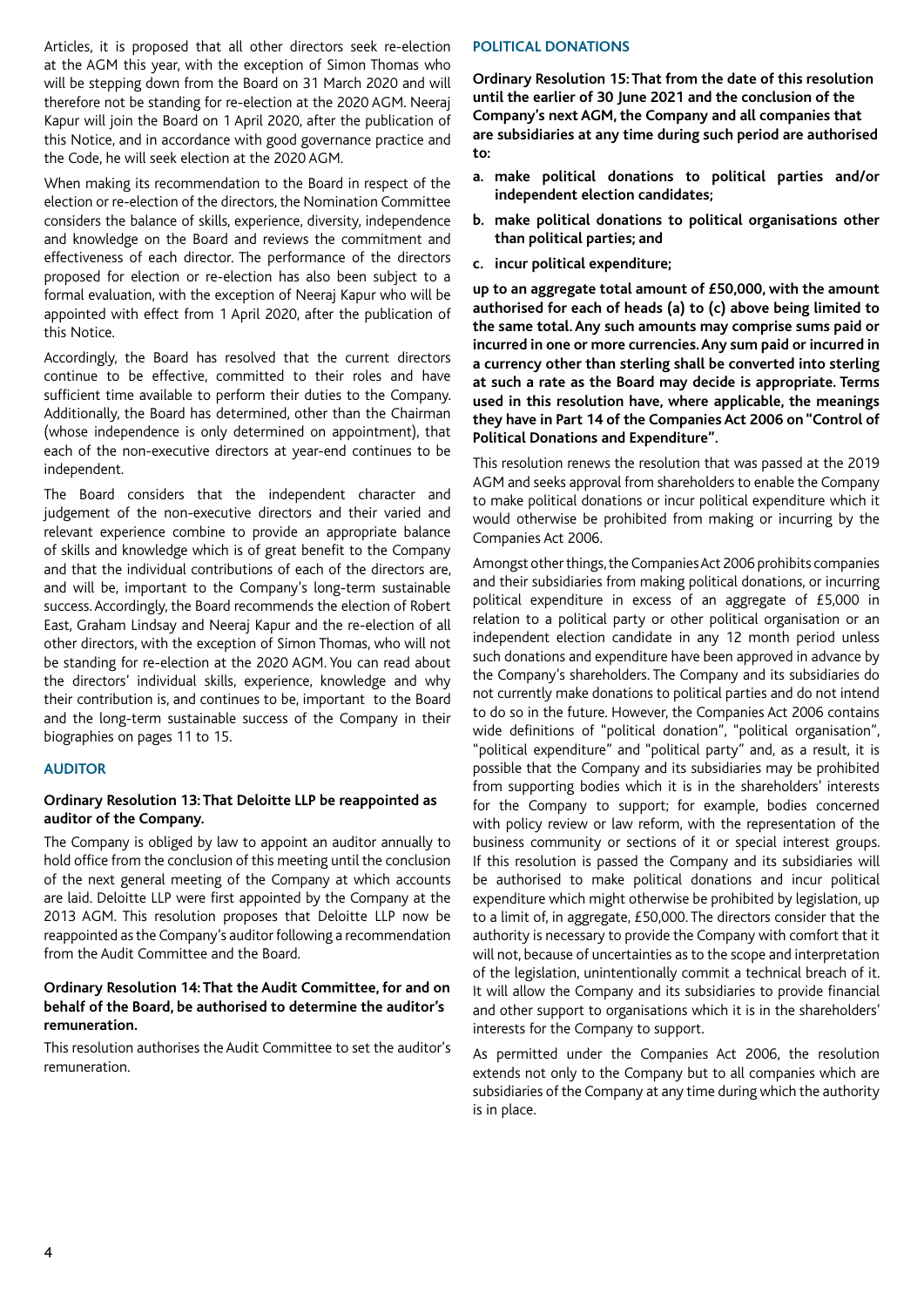## **AUTHORITY TO ALLOT SHARES**

**Ordinary Resolution 16: That the directors are generally and unconditionally authorised pursuant to section 551 of the Companies Act 2006 to exercise all the powers of the Company to allot shares in the Company and to grant rights to subscribe for or to convert any security into such shares ("Allotment Rights"), but so that:**

- **a. the maximum amount of shares that may be allotted or made the subject of Allotment Rights under this authority are shares with an aggregate nominal value of £17,331,096;**
- **b. this authority shall expire on 30 June 2021 or, if earlier, on the conclusion of the Company's next AGM;**
- **c. the Company may make any offer or agreement before such expiry which would or might require shares to be allotted or Allotment Rights to be granted after such expiry; and**
- **d. all authorities vested in the directors on the date of the Notice of this Meeting to allot shares or to grant Allotment Rights that remain unexercised at the commencement of this Meeting are revoked.**

The directors are currently authorised to allot shares (which include ordinary shares and preference shares) in the Company and to grant rights to subscribe for or convert any security into shares but the authority is due to expire at the 2020 AGM. In accordance with best practice the directors are seeking the annual renewal of this authority. The authority granted at the 2019 AGM will be revoked although such revocation will not have retrospective effect.

This resolution would give the directors the authority to allot ordinary shares or grant rights to subscribe for or convert any securities into ordinary shares up to a maximum aggregate nominal value equal to £17,331,096 (representing 83,614,938 ordinary shares). This represents approximately 33% of the total issued equity share capital of the Company as at 10 March 2020 (being the latest practicable date prior to the publication of this document). The renewed authority will remain in force until 30 June 2021 or, if earlier, the conclusion of the Company's next AGM. As at 10 March 2020, the Company did not hold any treasury shares.

The directors have no present intention of exercising this authority. The purpose of giving the directors this authority is to maintain the Company's flexibility to take advantage of any appropriate opportunities that may arise.

## **AUTHORITY TO PURCHASE OWN SHARES**

**Special Resolution 17: That the Company be generally and unconditionally authorised, for the purpose of section 701 of the Companies Act 2006, to make one or more market purchases (as defined in section 693(4) of the Companies Act 2006) of its own ordinary shares of 208 /11p each ("ordinary shares"), such power to be limited:**

- **a. to a maximum aggregate number of 25,337,860 ordinary shares; and**
- **b. by the condition that the minimum price which may be paid for an ordinary share is the nominal value of that share and that the maximum price which may be paid for an ordinary share is the highest of:**
	- **(i) an amount equal to 5% above the average market value of an ordinary share, based on the London Stock Exchange Daily Official List, for the five business days immediately preceding the day on which that ordinary share is contracted to be purchased; and**

**(ii) the higher of the price of the last independent trade and the highest current independent bid for a share in the Company on the trading venues where the market purchases by the Company pursuant to the authority conferred by this Resolution 17 will be carried out,**

**in each case exclusive of expenses; such power to expire on 30 June 2021 or, if earlier, on the conclusion of the Company's next Annual General Meeting; but in each case so that the Company may, before such expiry, enter into a contract to purchase ordinary shares which will or may be completed or executed wholly or partly after the power ends and the Company may purchase ordinary shares pursuant to any such contract as if the power had not ended.**

This resolution renews the authority given to the Company at the 2019 AGM to purchase its own shares in the market. No shares were purchased pursuant to that authority. The resolution sets out the maximum number of shares which may be purchased, which is approximately 10% of the total issued equity share capital of the Company as at 10 March 2020 (being the latest practicable date prior to the publication of this document), the highest and lowest prices which may be paid and the date when this authority expires. If any shares are purchased, they will be either cancelled or held as treasury shares, as determined by the directors at the time of purchase on the basis of shareholders' best interests. If the directors decide to hold them as treasury shares, then any subsequent issue of these treasury shares for the purposes of equity-based incentive schemes will be treated as being included in the 10% anti-dilution limit in those schemes. The Board would also have regard to any investor guidelines in this regard.

The directors are committed to managing the capital of the Company effectively. Any purchases would be made only if to do so would result in an increase in earnings per share of the Company and would be in the best interests of the Company and of shareholders generally. Earnings per share is the profit after tax of the Company divided by the weighted average number of shares in issue during the year. The directors have no present intention of making purchases of the Company's shares pursuant to this authority.

As at 10 March 2020 (being the latest practicable date prior to the publication of this document) there were options/awards outstanding over 4,152,086 ordinary shares in the capital of the Company which represents 1.639% of the Company's total issued equity share capital as at that date. If the authority to purchase the Company's ordinary shares was executed in full, these options would represent 1.821% of the Company's total issued share capital. As at 10 March 2020 (being the latest practicable date prior to the publication of this document) the Company did not hold any treasury shares.

## **AUTHORITY TO DISAPPLY PRE-EMPTION RIGHTS**

**Special Resolution 18: That the directors be empowered to allot equity securities (as defined in the Companies Act 2006) for cash pursuant to the authority conferred by Resolution 16, as set out in the Notice of this Meeting, and to sell ordinary shares held by the Company as treasury shares for cash as if section 561 of the Companies Act 2006 did not apply to such allotment or sale, such power to be limited to:**

**a. the allotment of equity securities and sale of treasury shares for cash in connection with an offer of, or an invitation to apply for, equity securities (whether by way of rights issue, open offer or otherwise):**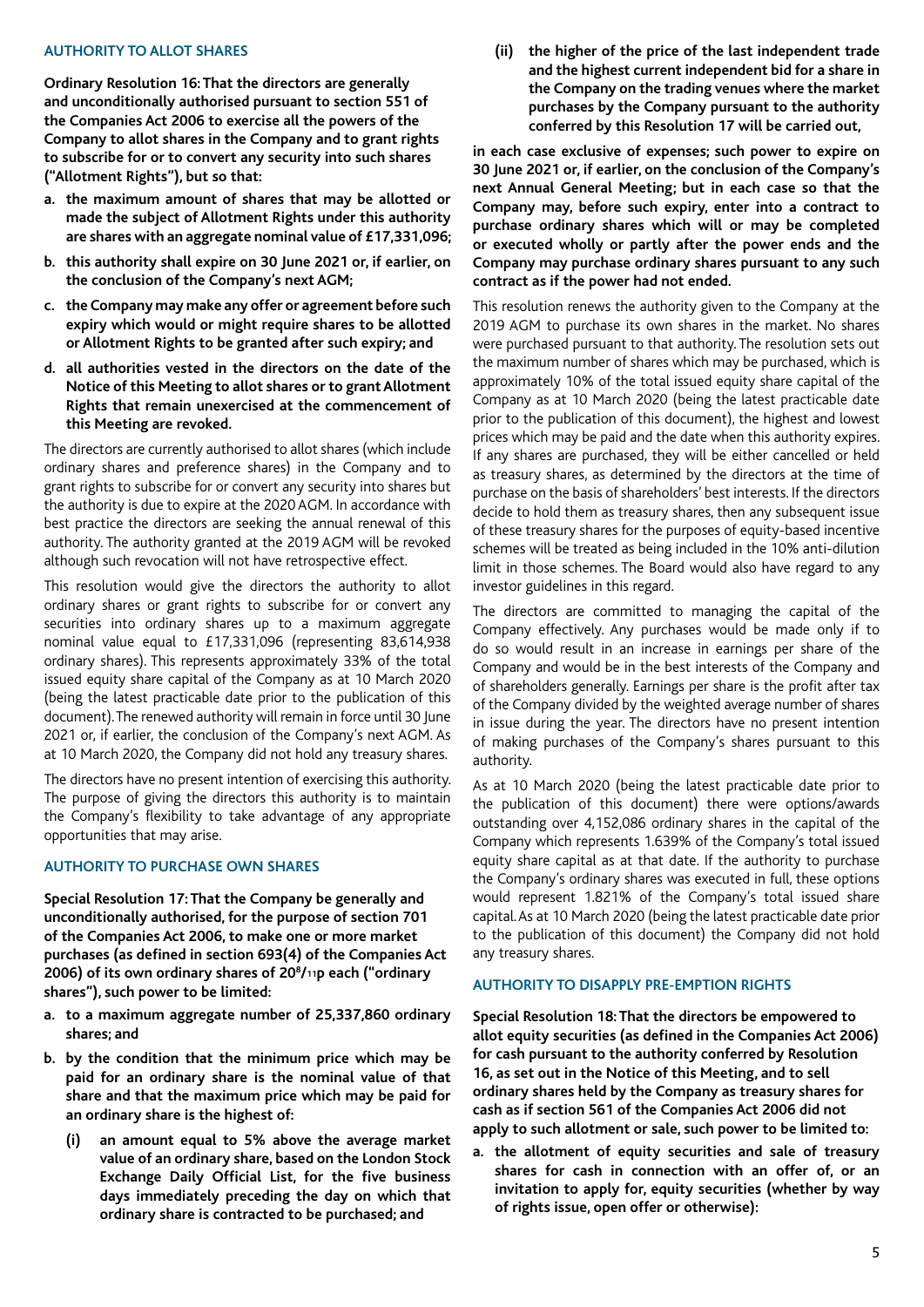- **(i) to ordinary shareholders in proportion (as nearly as may be practicable) to their existing holdings; and**
- **(ii) to holders of other equity securities, as required by the rights of those securities or, as the Board otherwise considers necessary,**

**subject to any limits, restrictions or arrangements which the Board considers necessary or appropriate to deal with treasury shares, fractional entitlements, record dates, legal, regulatory or practical problems in, or under the laws of, any territory or any other matter; and**

**b. the allotment of equity securities and/or sale of treasury shares for cash (other than pursuant to paragraph a. above) up to an aggregate nominal amount of £2,625,923**

**such power to expire when the authority conferred on the directors by Resolution 16 in the Notice of this Meeting expires save that, before the expiry of this power, the Company may make offers, and enter into agreements, which would, or might, require equity securities to be allotted (and treasury shares to be sold) after the power ends and the Board may allot equity securities (and sell treasury shares) under any such offer or agreement as if the power had not ended.**

This resolution seeks to renew the directors' power granted at the 2019 AGM to allot equity securities for cash and to sell treasury shares other than to existing holders of ordinary shares in proportion to their holdings.

Equity securities are ordinary shares in the Company (but do not include shares which are allotted under employee share schemes). This power is limited to an offer of equity securities by way of a rights issue or an open offer or similar procedure under which the Company offers existing shareholders the chance to acquire new shares.

The number of shares they can acquire depends on the number of shares they already own. This is one way by which companies can raise extra capital. However, the rules in some countries make it difficult to include shareholders in those countries in such offers.

The power given by this resolution means that the directors can make separate arrangements for those shareholders. The directors may also make separate arrangements for any fractions of shares which are left over.

In addition, this power allows the directors to issue ordinary shares for cash or sell treasury shares for cash in any circumstances (whether or not in connection with an acquisition or specified capital investment) without first having to offer the shares to existing shareholders, up to a maximum aggregate nominal amount of £2,625,923. This is approximately 5% of the total issued equity share capital of the Company on 10 March 2020 (being the latest practicable date prior to the publication of this document).

All powers to disapply pre-emption rights previously conferred on the Board will be revoked, provided that such revocation does not have retrospective effect. The power granted under Resolution 17 in 2019 was not exercised by the directors.

The Board confirms its intention to follow the provisions of The Pre-Emption Group's Statement of Principles (Principles) regarding cumulative uses of powers within a rolling three year period.

Those Principles provide that a company should not issue for cash shares representing more than 7.5% of the Company's total issued equity share capital in any rolling three year period, other than to existing equity shareholders, without prior consultation with shareholders.

This 7.5% limit excludes (i) equity securities issues pursuant to a specific disapplication of pre-emption rights; and (ii) equity securities issued pursuant to a general disapplication authority in connection with an acquisition or specified capital investment.

# **AUTHORITY TO DISAPPLY PRE-EMPTION RIGHTS IN RELATION TO ACQUISITIONS AND SPECIFIED CAPITAL INVESTMENTS**

**Special Resolution 19: That, in addition to the power contained in Resolution 18 set out in the Notice of this Meeting, the directors be empowered to allot equity securities (as defined in the Companies Act 2006) for cash pursuant to the authority conferred by Resolution 16, as set out in the Notice of this Meeting, and to sell ordinary shares held by the Company as treasury shares for cash, in each case as if section 561 of the Companies Act 2006 did not apply to such allotment or sale, such power to be:**

- **a. limited to the allotment of equity securities and/or sale of treasury shares up to an aggregate nominal amount of £2,625,923 (calculated, in the case of equity securities which are rights to subscribe for, or to convert securities into, ordinary shares by reference to the aggregate nominal amount of relevant shares which may be allotted pursuant to such rights); and**
- **b. used only for the purposes of financing (or refinancing, if the authority is to be used within six months after the original transaction) a transaction which the Board of the Company determines to be an acquisition or other capital investment of a kind contemplated by the Statement of Principles on Disapplying Pre-emption Rights most recently published by the Pre-Emption Group prior to the date of this Notice;**

**such power to expire when the authority conferred on the directors by Resolution 16 in the Notice of this Meeting expires save that, before the expiry of this power, the Company may make offers, and enter into agreements, which would, or might, require equity securities to be allotted (and treasury shares to be sold) after the power ends and the Board may allot equity securities (and sell treasury shares) under any such offer or agreement as if the power had not ended.**

In accordance with the guidelines issued by The Pre-Emption Group and endorsed by The Investment Association, this resolution seeks to afford the directors an additional power to issue ordinary shares for cash or sell treasury shares for cash without first having to offer the shares to existing shareholders, up to a maximum aggregate nominal amount of £2,625,923. This is approximately 5% of the total issued equity share capital of the Company as at 10 March 2020 (being the latest practicable date prior to the publication of this document).

The Board confirms that it intends to use any power conferred by Resolution 19 only in connection with an acquisition or a specified capital investment which is announced contemporaneously with the issue, or which has taken place in the preceding six month period and is disclosed in the announcement of the issue.

The Principles define a 'specified capital investment' as 'one or more specific capital investment related uses for the proceeds of an issuance of equity securities, in respect of which sufficient information regarding the effect of the transaction on the listed company, the assets the subject of the transaction and (where appropriate) the profits attributable to them is made available to shareholders to enable them to reach an assessment of the potential return'. Items that are regarded as operating expenditure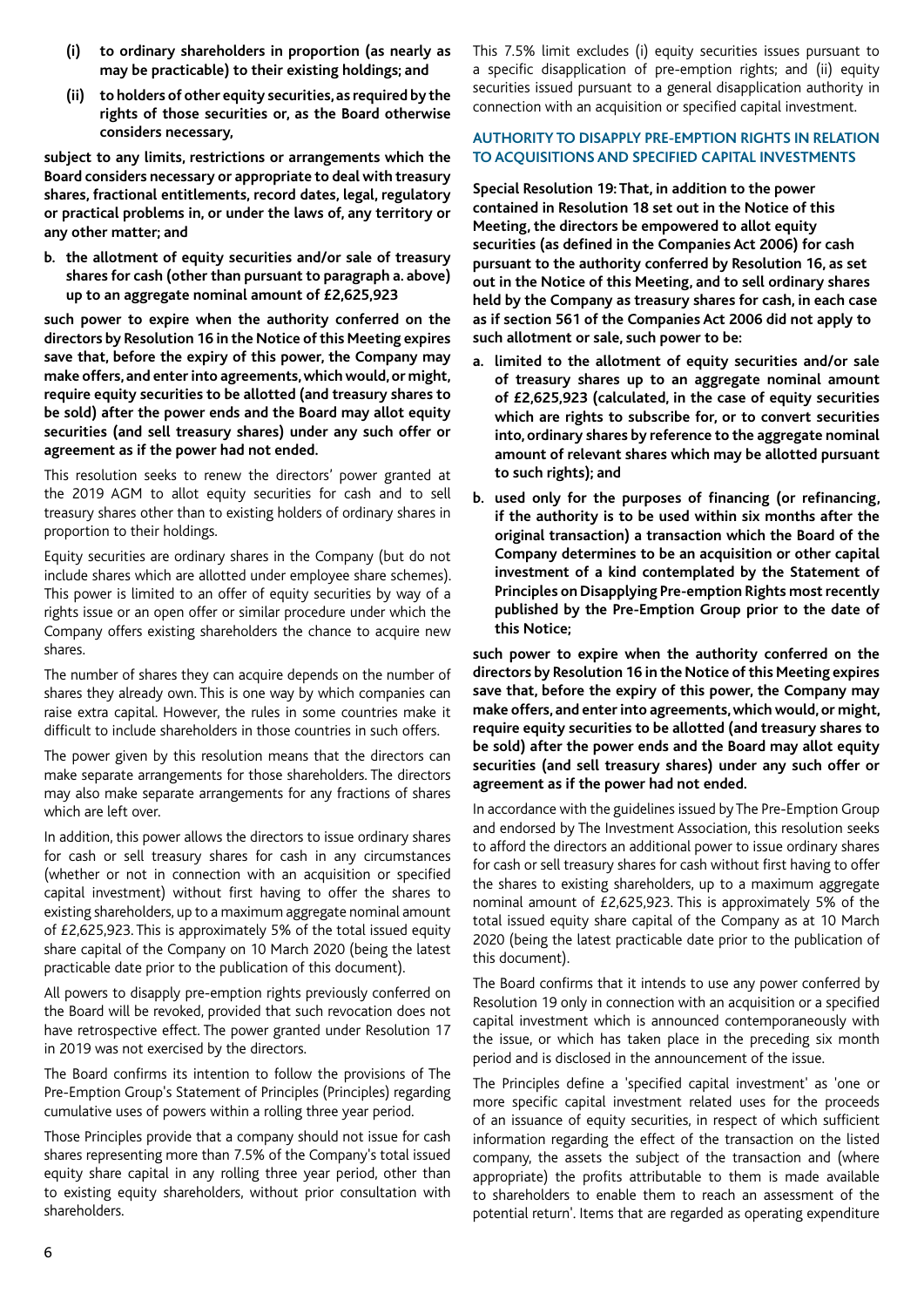rather than capital expenditure will not typically be regarded as being within this definition.

All powers to disapply pre-emption rights in relation to acquisitions and specified capital investments previously conferred on the Board will be revoked, provided that such revocation does not have retrospective effect. The power granted under Resolution 18 in 2019 was not exercised by the directors.

## **NOTICE OF GENERAL MEETINGS**

# **Special Resolution 20: That a general meeting of the Company, other than an annual general meeting, may be called on not less than 14 clear days' notice.**

This resolution renews an authority given at the 2019 AGM and is required as a result of section 307A of the Companies Act 2006 coming into force. The Company currently has power under its Articles to call general meetings (other than annual general meetings) on at least 14 clear days' notice and would like to preserve this ability. In order to do so, shareholders must approve the calling of general meetings on at least 14 clear days' notice.

This special resolution seeks such approval. This approval will be effective until the Company's next AGM, when it is intended that a similar resolution will be proposed.

The shorter notice period would not be used as a matter of routine for general meetings, but only where the flexibility is merited by the business of the meeting and is thought to be in the best interests of shareholders as a whole.

Registered Office:

No.1 Godwin Street Bradford West Yorkshire BD1 2SU Charlotte Davies Registered in England and Wales General Counsel No. 668987 **and Company Secretary** 



By order of the board

16 March 2020

## **Explanatory Notes**

# **Members' right to appoint a proxy**

- 1. Members who are entitled to attend and vote at the Meeting are entitled to appoint a proxy to exercise all or any of their rights to attend and to speak and vote on their behalf at the Meeting. A member may appoint more than one proxy in relation to the annual general meeting ("AGM or Meeting") provided that each proxy is appointed to exercise the rights attached to a different share or shares held by that member.
- 2. The right of a member to vote at the Meeting will be determined by reference to the Register of Members. To be entitled to attend, vote and speak at the AGM, members must be registered in the Register of Members of the Company at close of business on Tuesday 5 May 2020 (or, in the event of any adjournment, on the date which is two days before the time of the adjourned meeting).
- 3. A member wishing to attend, vote and speak at the Meeting in person should arrive prior to the time fixed for its commencement. A member that is a corporation can only attend and vote at the Meeting in person through one or more representatives appointed in accordance with section 323 of the Companies Act 2006. Any such representative should bring to the meeting written evidence of his/her appointment, such as a certified copy of a board resolution of, or a letter from, the corporation concerned confirming the appointment. Any member wishing to vote at the meeting without attending in person or (in the case of a corporation) through its duly appointed representative must appoint a proxy to do so.
- In the case of joint holders, where more than one of the joint holders purports to appoint a proxy, only the appointment submitted by the most senior holder will be accepted. Seniority is determined by the order in which the names of the joint holders appear in the Company's Register of Members in respect of the joint holding (the first named being the most senior).
- 5. A vote withheld is not a vote in law, which means that the vote will not be counted in the calculation of votes for or against the resolution. If no voting indication is given, your proxy will vote or abstain from voting at his or her discretion. Your proxy will vote (or abstain from voting) as he or she thinks fit in relation to any other matter which is put before the Meeting.
- 6. A member may appoint a proxy online by following the instructions for the electronic appointment of a proxy at www.signalshares.com. To be a valid proxy appointment, the member's electronic message confirming the details of the appointment completed in accordance with those instructions must be transmitted so as to be received at the same time as the instructions.

 Alternatively, a hard copy proxy form may be used to appoint a proxy and this can be requested directly from the registrars, Link Asset Services on 0871 664 0300 (calls are charged at the standard geographic rate and will vary by provider, lines are open 9.00 am-5.30pm Mon-Fri).

 To be valid, a proxy form must be completed in accordance with the instructions that accompany it and delivered (together with any power of attorney or other authority under which it is signed, or a certified copy of such item) to Link Asset Services, PXS 1, 34 Beckenham Road, Beckenham, Kent BR3 4ZF so as to be received by 3.00 pm on Tuesday 5 May 2020.

7 Members who hold their shares in uncertificated form may also use the CREST voting service to appoint a proxy electronically, as explained below. If an instrument of proxy is not received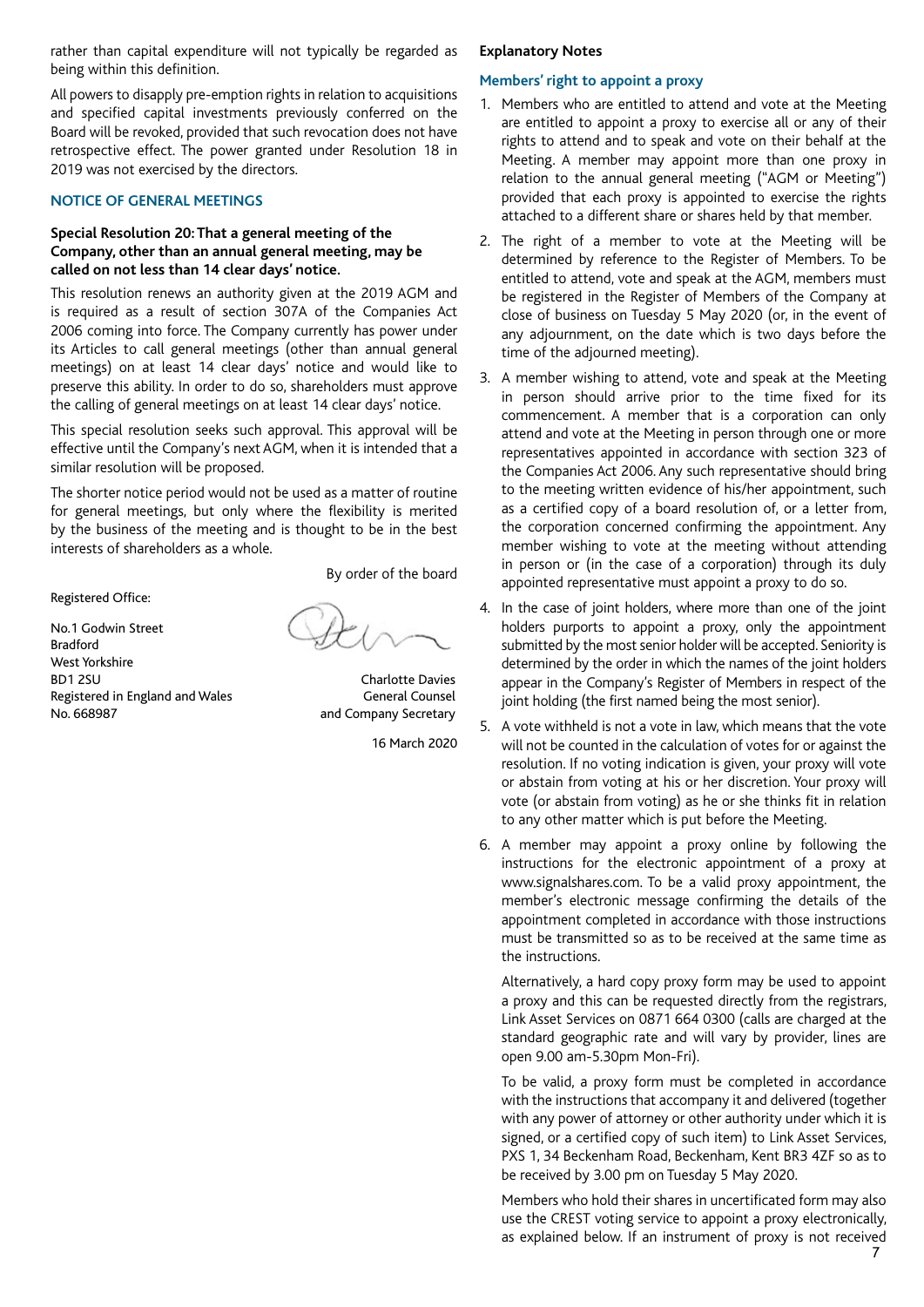in a manner or within the time limits set out in this Notice it shall be invalid, unless and to the extent that the Board, in its absolute discretion in relation to any such instrument, waives any such requirement. Appointing a proxy will not prevent a member from attending and voting in person at the meeting should he/she so wish.

- 7. If you return more than one proxy appointment, either by paper or electronic communication, the appointment received last by the Registrar before the latest time for the receipt of proxies will take precedence. You are advised to read the terms and conditions of use carefully. Electronic communication facilities are open to all shareholders and those who use them will not be disadvantaged.
- 8. The return of a completed form of proxy, electronic filing or any CREST Proxy Instruction (as described in note 13 below) will not prevent a shareholder from attending the Meeting and voting in person if he/she wishes to do so.
- 9. Any person to whom this Notice is sent who is a person nominated under section 146 of the Companies Act 2006 to enjoy information rights (a "Nominated Person") may, under an agreement between him/her and the member by whom he/ she was nominated, have a right to be appointed (or to have someone else appointed) as a proxy for the AGM. If a Nominated Person has no such proxy appointment right or does not wish to exercise it, he/she may, under any such agreement, have a right to give instructions to the member as to the exercise of voting rights. The statement of the rights of members in relation to the appointment of proxies in Note 1 above does not apply to Nominated Persons. The rights described in Note 1 can only be exercised by members of the Company.
- 10. As at 10 March 2020 (being the latest practicable date prior to publication of this document) the Company's total issued equity share capital consisted of 253,378,601 ordinary shares, carrying one vote each. As at 10 March 2020, the Company did not hold any treasury shares. Therefore, the total voting rights in the Company as at 10 March 2020 was 253,378,601.
- 11. CREST members who wish to appoint a proxy or proxies through the CREST electronic proxy appointment service may do so by using the procedures described in the CREST Manual (available from www.euroclear.com/site/public/EUI). CREST personal members or other CREST sponsored members, and those CREST members who have appointed a service provider(s), should refer to their CREST sponsor or voting service provider(s), who will be able to take the appropriate action on their behalf.
- 12. In order for a proxy appointment or instruction made using the CREST service to be valid, the appropriate CREST message (a "CREST Proxy Instruction") must be properly authenticated in accordance with Euroclear UK & Ireland Limited's specifications, and must contain the information required for such instruction, as described in the CREST Manual. The message must be transmitted so as to be received by the issuer's agent (ID RA 10) by 3.00 pm on 5 May 2020. For this purpose, the time of receipt will be taken to be the time (as determined by the time stamp applied to the message by the CREST Application Host) from which the issuer's agent is able to retrieve the message by enquiry to CREST in the manner prescribed by CREST. After this time any change of instructions to proxies appointed through CREST should be communicated to the appointee through other means.
- 13. CREST members and, where applicable, their CREST sponsors, or voting service providers, should note that Euroclear UK & Ireland Limited does not make available special procedures

in CREST for any particular message. Normal system timings and limitations will, therefore, apply in relation to the input of CREST Proxy Instructions. It is the responsibility of the CREST member concerned to take (or, if the CREST member is a CREST personal member, or sponsored member, or has appointed a voting service provider, to procure that his CREST sponsor or voting service provider(s) take(s)) such action as shall be necessary to ensure that a message is transmitted by means of the CREST system by any particular time. In this connection, CREST members and, where applicable, their CREST sponsors or voting service providers are referred, in particular, to those sections of the CREST Manual concerning practical limitations of the CREST systems and timings.

 The Company may treat as invalid a CREST Proxy Instruction in the circumstances set out in Regulation 35(5)(a) of the Uncertified Securities Regulations 2001.

14. Any corporation which is a shareholder can appoint one or more corporate representatives who may exercise on its behalf all of its powers as a shareholder provided that no more than one corporate representative exercises powers in relation to the same shares

# **Members' request**

- 15. Under section 527 of the Companies Act 2006 members meeting the threshold requirements set out in that section have the right to require the Company to publish on a website a statement setting out any matter relating to the audit of the Company's accounts (including the auditor's report and the conduct of the audit) that are to be laid before the AGM. The Company may not require the members requesting any such website publication to pay its expenses in complying with sections 527 or 528 of the Companies Act 2006. Where the Company is required to place a statement on a website under section 527 of the Companies Act 2006, it must forward the statement to the Company's auditor not later than the time when it makes the statement available on the website. The business which may be dealt with at the AGM includes any statement that the Company has been required under section 527 of the Companies Act 2006 to publish on a website.
- 16. Under section 338 of the Companies Act 2006 members may require the Company to give, to members of the Company entitled to receive notice of the next annual general meeting, notice of a resolution which may properly be moved and is intended to be moved at the Meeting. Under section 338(A) of the Companies Act 2006 members may request the Company to include in the business to be dealt with at the meeting any matter, other than a proposed resolution, which may be properly included in the business to be dealt with at the Meeting.

# **Member questions**

17. Any member entitled to attend and vote at the Meeting has the right to ask questions. The Company must cause to be answered any such question relating to the business being dealt with at the meeting but no such answer need be given if (a) to do so would interfere unduly with the preparation for the meeting or involve the disclosure of confidential information, (b) the answer has already been given on a website in the form of an answer to a question, or (c) it is undesirable in the interests of the Company or the good order of the meeting that the question be answered.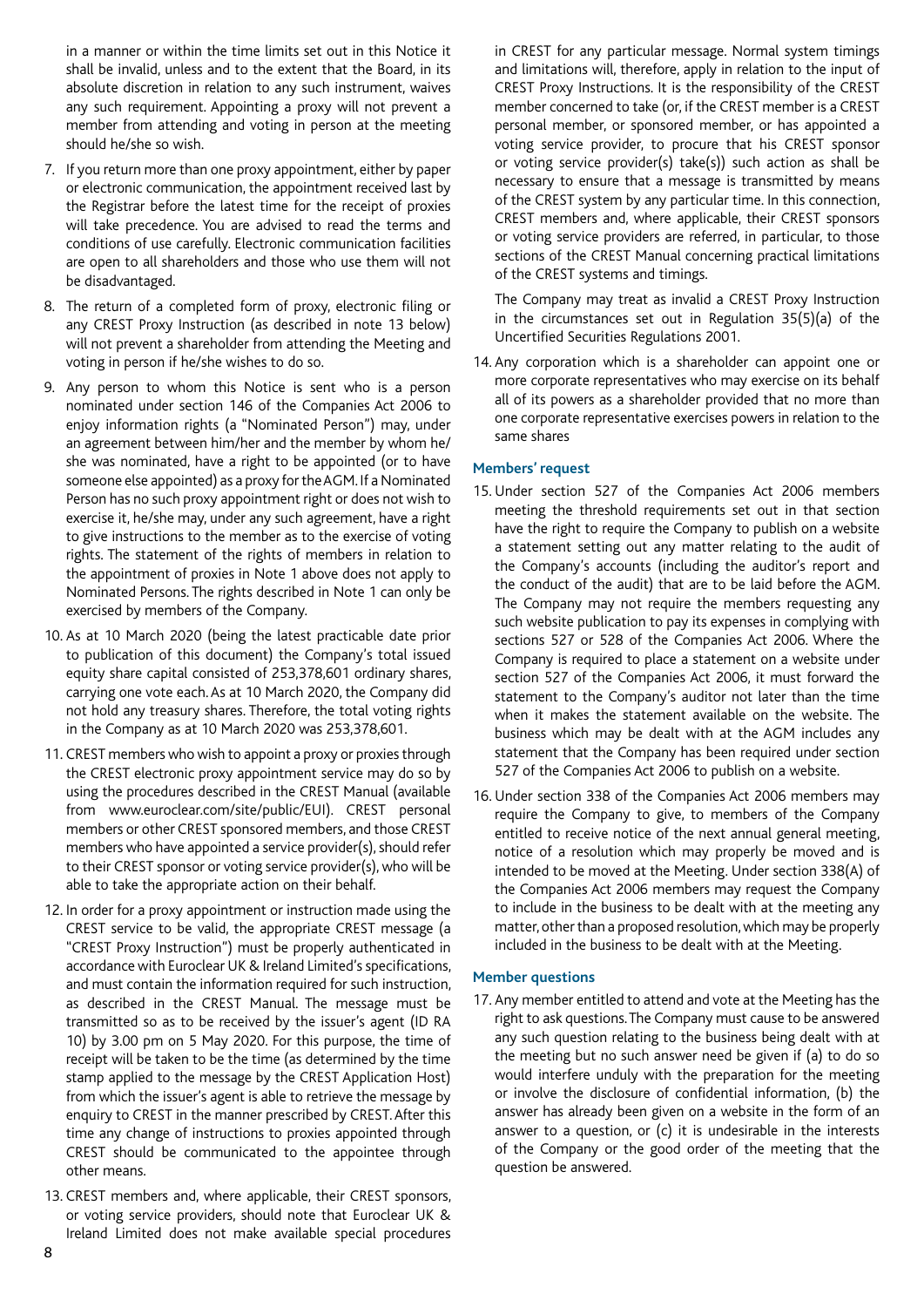# **Documents on display**

18. Copies of the service contracts of the executive directors and the non-executive directors' letters of appointment are available for inspection at the Company's registered office during normal business hours and at the place of the Meeting from at least 15 minutes prior to the meeting until the end of the Meeting.

# **Company website**

19. Information relating to the Meeting which the Company is required by the Companies Act 2006 to publish on a website in advance of the meeting can be found at www. providentfinancial.com in the Investors section. A member may not use any electronic address provided by the Company in this document or with any proxy appointment form or on any website for communicating with the Company for any purpose in relation to the Meeting other than as expressly stated in it.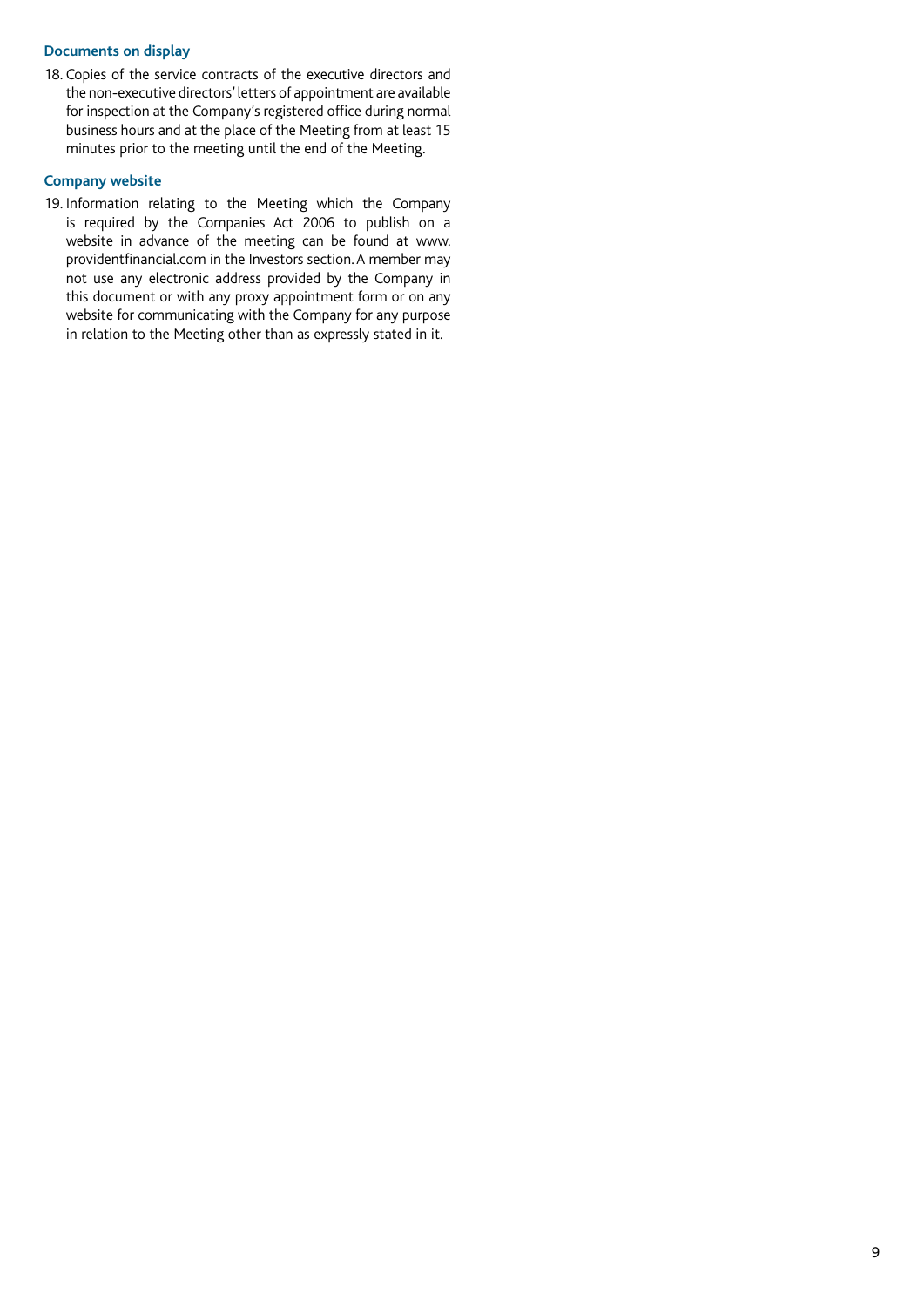# Please read this if you are coming to the AGM

## **Information for members**

# **Timings of the Meeting**

**2.00 pm –** Doors open. Please sign into the building on the ground floor at No.1 Godwin Street, Bradford, BD1 2SU and you will be directed to the Annual General Meeting.

**3.00 pm –** Annual General Meeting commences.

# **Directions to No.1 Godwin Street, Bradford, BD1 2SU**

# **Travel Links:**



# **Method of Transport**

# **By rail**

Bradford Interchange is the nearest train station to No.1 Godwin Street and is approximately five minutes' walk. Come out of the Interchange, down the hill and over the crossing towards City Hall. Continue past City Hall, turn left and walk through Centenary Square from where the Provident Financial building will be in sight. At the traffic lights, cross over at the crossing. Alternatively, Bradford Foster Square train station is approximately 10 minutes' walk.

# **By bus**

Bus stops closest to the building are 'Thornton Road T6' for services 615 & 616 towards Allerton, Bingley, Cottingley, Eldwick and St Ives and West Holme Street for services 636 & 637 towards Clayton. Most, if not all bus services operate from the Interchange, but there are other central points located on Sunbridge Road and Hall Ings with most services running every 10 minutes.

To get to No.1 Godwin Street from Bradford Interchange (which is also the bus station), see rail directions above.

# **By car**

# **From the M62**

At Junction 26 of the M62, take the M606 towards Bradford. At the end of the M606 take the third exit at the roundabout (the exit after the service station) signposted to the City Centre. The road is Mayo Avenue. Stay in the right hand lane, and at the major traffic lights turn right down Manchester Road. Remain on this road through several sets of traffic lights. Move into the right hand lane to carry on to the City Centre to avoid taking the left filter. At the next roundabout, bear left into the middle lane. At this point, you should be able to see Provident Financial in front of you. Bear into the left hand lane to take the next left at the traffic lights, immediately after the ODEON.

This is Thornton Road. Take the first right onto Southgate and the entrance to the NCP car park is straight ahead.

# **From the north-west**

If arriving from Skipton or Keighley via the A629/A650, follow the signs for the M62/M606 into Bradford City Centre and then follow the signs for the M62/M606 into Bradford City Centre and then follow the signs for Bradford Theatres. No 1 Godwin Street is located near the Alhambra theatre.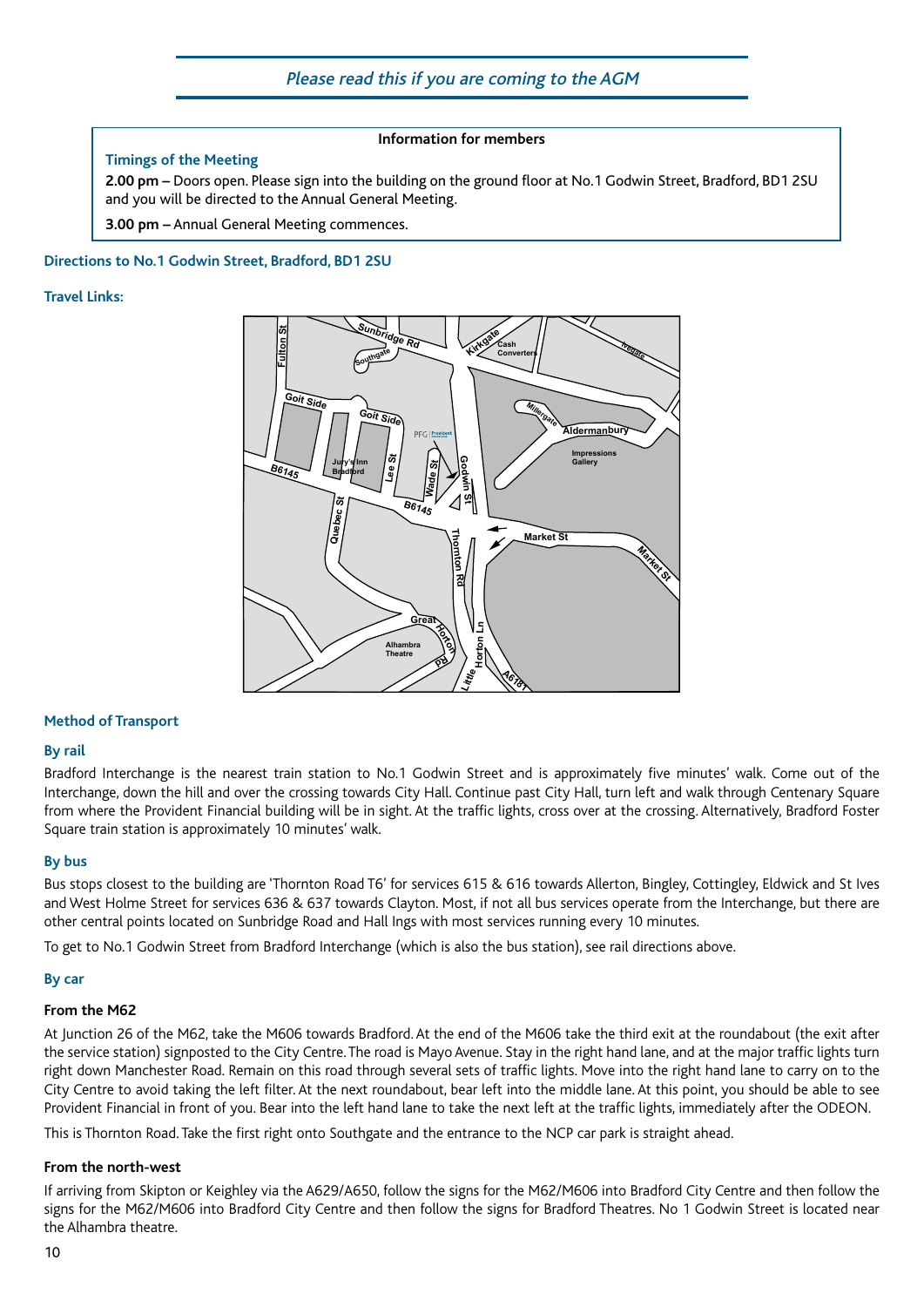# **Appendix I**

# **DIRECTORS STANDING FOR REELECTION AND ELECTION**



**Patrick Snowball (69) Chairman Appointed:** 21 September 2018 **Tenure:** 1 year

## **Current External Appointments**

Chairman of Sabre Insurance Group plc.

## **Committees**

Nomination Committee (Chairman)



**Malcolm Le May (62) Chief Executive Officer (CEO) Appointed as CEO:** 1 February 2018 **Joined the Board:** 1 January 2014 **Tenure:** 6 years

## **Current External Appointments**

- Senior Independent Director of IG Group Holdings plc.
- $\triangleright$  Trustee of the Grange Festival.
- Partner at Opus Corporate Finance\* and Juno Capital LLP.
- Trustee of Peace at the Crease

### **Committees**

Disclosure Committee (Chairman)

\* Non Equity

### **Career and experience**

Patrick started his career in the Army serving for almost 20 years and joined Ajax Insurance (which became part of the Aviva group) in 1988 progressing to hold executive director roles between 2001 and 2007, including UK Executive Chairman, where he played a key role in merging and consolidating a number of businesses into Aviva General Insurance. Patrick was CEO of Suncorp Group Limited, an ASX 20 Australian financial services group, between 2009 and 2015 where he successfully led the turnaround of the group following the global financial crisis. Before joining the Board, Patrick was Chairman of IntegraFin Holdings plc between 2017-18 and has been Chairman of Sabre Insurance Group plc from 2017 onwards. Prior to this Patrick was a Non-Executive Director at Jardine Lloyd Thompson Group plc from 2008 to 2009, Deputy Chairman at Towergate Partnership between 2007 and 2009 and a member of the FSA Practitioner Panel from 2006 to 2008.

# **Contribution to the Board, key strengths and skills and reasons for re-election:**

Patrick's unique career and experiences bring a wealth of skills to the Board. In particular, as Chairman, his previous leadership and demonstrable success in driving change, strengthening governance, creating strong and efficient boards, and instilling stability through a positive culture are key strengths he brings to the Board.

- Experienced Chairman, Non-Executive Director and Chief Executive Officer.
- Extensive experience of the financial services industry and the regulatory environment.
- $\triangleright$  Wealth of knowledge of the challenges faced by the financial services sector, acquired over a 30-year career.
- Long track record in leading companies to develop and deliver growth plans.
- Change project management, typically involving digital transformation and brand building.
- Building strong customer relationships and leveraging data and insights, as well as leading and developing the wider stakeholder engagement.

## **Career and experience**

Malcolm joined the Group as an independent Non-Executive Director, becoming Interim Executive Chairman in November 2017. Malcolm provided effective leadership to the Board, working with it to redefine roles and responsibilities, and initiated a process to ensure the Board had the right mix of skills, experience and diversity. Prior to joining the Group, he held a number of senior positions within banking, including as Co-Head of Banking for Barclays in New York; Head of European Investment Banking at UBS; and Deputy CEO at Morley Fund Management (now Aviva Investors). Malcolm's previous experience in the boardroom includes being a Non-Executive Director of RSA plc and Hastings Group plc, Senior Independent Director of Pendragon plc, and a Senior Advisor to Ernst & Young and Heidrick & Struggles.

## **Contribution to the Board, key strengths and skills and reasons for re-election:**

Malcolm's extensive career, his deep knowledge of various businesses and sectors, his understanding of the regulatory environment and turnaround situations and his proven leadership skills are considered by the Board to be invaluable qualities that made him best placed to lead the business in the development of its purpose and delivery of its strategy, as well as effectively contributing to the Board.

- $\triangleright$  A deep knowledge and experience of the financial services industry and regulatory environment.
- $\triangleright$  Driven change by redefining roles and responsibilities throughout the business.
- $\triangleright$  Built relationships with key stakeholders, such as investors and the Group's banks, including leading the rights issue process which has enabled the Group access to funding from bank and debt capital markets.
- $\triangleright$  Led the strengthening of the Group's governance framework and the realignment of the Group's culture more closely to the developing needs of the customer.
- Re-established and developed an ongoing and transparent relationship with the Group's regulators enabling the Group, inter alia, to achieve authorisation of its Consumer Credit Division and the resolution of the FCA's investigation into the Vanquis Bank's ROP product and the Moneybarn investigation.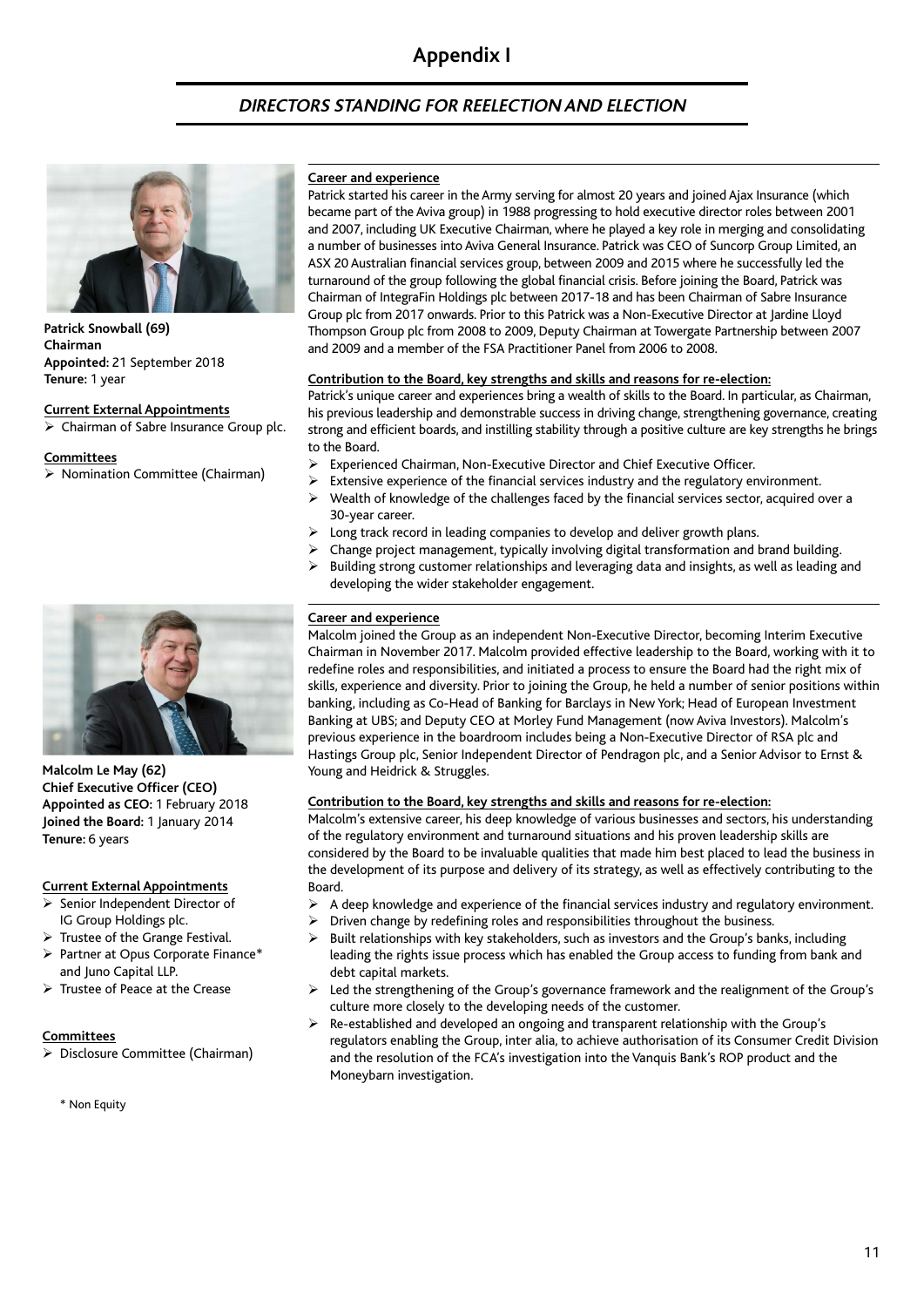

**Neeraj Kapur (54) Chief Finance Officer (CFO) Appointment date:** 1 April 2020 **Tenure at the date of AGM:** Less than 1 year

## **Committees**

Disclosure Committee

## **External appointments:**

 $\geq$  Trustee of Turn2Us, a poverty charity<br> $\geq$  Trustee of The Worshipful Company of

- Trustee of The Worshipful Company of Chartered Accountants
- Trustee and Governor of Edgeborough preparatory school

## **Career and experience**

Neeraj is Chief Financial Officer at Secure Trust Bank, a UK retail and SME bank, and will join the Board on 1 April 2020. He holds a degree in Aeronautical Engineering from Imperial College London, is a fellow of the Chartered Institute of Bankers in Scotland, a fellow of the Institute of Directors, a fellow and a former member of the Council of the Institute of Chartered Accountants in England & Wales (ICAEW), and former Chair of the ICAEW Financial Services Faculty. He has over 25 years' financial services experience spent in both the accounting and banking industries and began his accounting career at Arthur Anderson. In 1992 Neeraj took over the family accounting business, IMC Partners, which he ran for 10 years. Between 2001 and 2011 Neeraj held various roles in the Royal Bank of Scotland, in 2007 being promoted to Group CFO of Lombard and subsequently in 2010 as Managing Director Large Corporate Asset Finance. Neeraj joined Secure Trust Bank PLC in 2011 where he led its IPO process.

## **Contribution to the Board, key strengths and skills and reasons for election:**

As a qualified accountant, Neeraj is technically strong and has a diverse background that commenced as an RAF fighter pilot, and has included time as an entrepreneur running his own business and working in a large-scale regulated bank. Neeraj has a strong retail banking background, including consumer finance and savings products expertise, and has experience in accounting, finance, professional services, governance, operations, marketing and risk. Neeraj is also experienced in building strong relationships with the key stakeholders, such as regulators and shareholders.

- $\triangleright$  Experienced chief financial officer.
- Significant experience in leading end-to-end finance functions, including for a bank and other corporates, as well as managing accounts for individuals and small business owners.
- $\triangleright$  Proven ability to build effective working relationships with key stakeholders, including regulators, investors and analysts.
- $\triangleright$  Deep understanding of, and strong experience in, the Group's sector.
- Brings versatility, intellectual agility and commerciality.



**Andrea Blance (55) Senior Independent Director (SID) Appointed:** 1 March 2017 **Tenure:** 3 years

## **Current external appointments:**

- $\triangleright$  Senior Independent Director at ReAssure Group Plc.
- > Non-Executive Director at Scottish Widows Group and Lloyds Banking Group's Insurance Division.
- $\triangleright$  Non-Executive Director at The Mentoring Foundation.

## **Committees**

- Remuneration Committee (Chairman)
- Audit Committee
- $\triangleright$  Nomination Committee

## **Career and experience**

Andrea has extensive board and financial services experience. She spent her executive career at Legal & General Group plc, where she was a member of the group executive committee and held a range of senior leadership roles, including Divisional Chief Financial Officer, Group Financial Controller, Group Chief Risk Officer and Strategy & Marketing Director. During 2016 Andrea was a member of William & Glyn's pre-IPO board.

## **Contribution to the Board, key strengths and skills and reasons for re-election:**

Andrea brings a wealth of relevant experience, including her understanding of governance, the regulatory environment and conduct risk. She has extensive experience of strategy and customer marketing, complex change, finance and reporting, investor relations and stakeholder management.

- Experienced Senior Independent Director, Non-Executive Director, Board committee chairman and senior leader.
- Deep understanding of the financial services industry.
- Track record of working with businesses at different stages of development and supporting both growth and recovery strategies.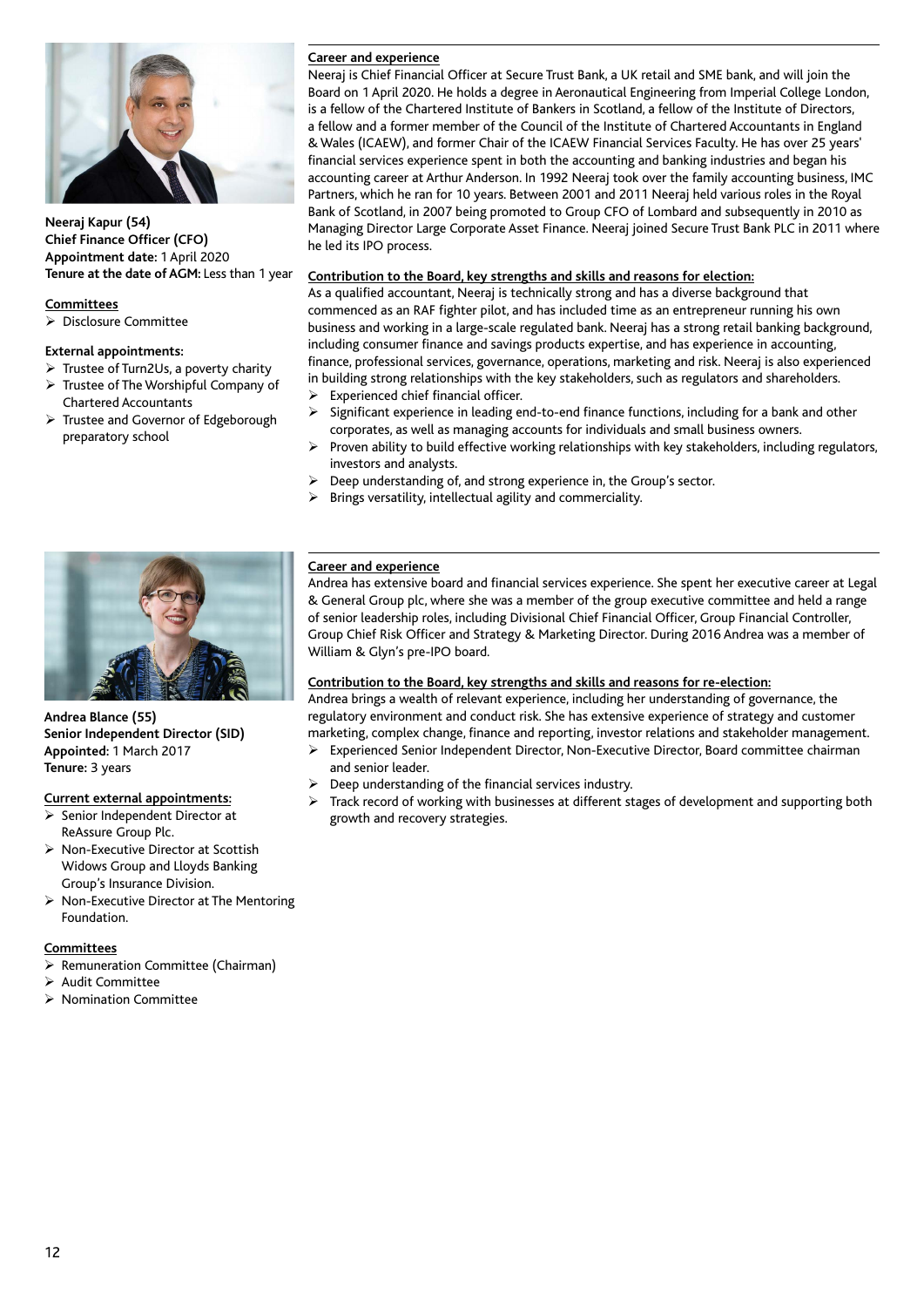

**Robert East (59) Independent Non-Executive Director and Chairman of Vanquis Bank Ltd Appointed:** 26 June 2019 **Tenure:** Less than 1 year

## **Current external appointments:**

- Chairman of Skipton Building Society
- $\triangleright$  Non-executive director of Hampshire Trust Bank plc

## **Committees**

- Customer, Culture and Ethics Committee
- Nomination Committee



**Elizabeth Chambers (57) Independent Non-Executive Director Appointed:** 31 July 2018 **Tenure:** 1 year

## **Current external appointments:**

- Non-executive director of Smith & Williamson Holdings and its subsidiaries
- $\triangleright$  Non-executive director of Hastings Group Holdings plc
- $\triangleright$  Non-executive director of the University of Colorado Health Authority
- Chairwoman of Group Systems, Inc

## **Committees**

- Customer, Culture and Ethics Committee (Chairman)
- Group Risk Committee
- Nomination Committee

## **Career and experience**

Robert worked for 32 years in various leadership roles with Barclays Bank latterly as Chief Risk Officer of Absa in South Africa. He joined Cattles Plc, a consumer finance group, in 2008 where he led its restructuring from 2009 and was its Chief Executive from 2010 until completion of the winddown of the group in 2019. Having joined its board in 2011, Robert became Chairman of Skipton Building Society in 2017 where he is helping develop the Society's strategy, grow its membership and ensure it remains financially strong. He is an Associate of the Chartered Institute of Bankers.

## **Contribution to the Board, key strengths and skills and reasons for election:**

Robert brings experience in, and understanding of, retail and commercial banking in the UK and internationally acquired over a 40-year career. Robert is an experienced Chairman, Non-Executive Director and Chief Executive Officer, enabling him to support a culture of openness and debate on the Board and to challenge management to deliver for the Group's shareholders and other stakeholders.

- $\triangleright$  In-depth knowledge of financial services, consumer finance, risk management and leadership.
- $\triangleright$  Extensive knowledge of the Group's regulatory environment and expectations of the PRA and FCA.
- $\triangleright$  Track record of driving cultural change to ensure focus on customers, employees and value.

## **Career and experience**

Elizabeth is an experienced board director, senior financial services executive, strategist and marketing leader in the UK and globally. Her previous board experience includes being a Non-Executive Director at Dollar Financial Group, Hibu plc (formerly Yell Group) and The Home and Savings Bank and an Executive Director of the Western Union International Bank. Prior to these roles, Elizabeth served on the boards relating to consumer finance joint ventures between Barclaycard and other brands, such as Littlewoods, Argos and Thomas Cook. She is currently a Non-Executive Director at Smith & Williamson, the wealth management and professional services firm, and Hastings Group Holdings plc, a major home and auto insurance provider to consumers and businesses in the UK. Elizabeth is also on the advisory boards of several fintech and software start-ups. She has extensive executive experience through roles including Chief Marketing Officer at Barclays and Barclaycard; Chief Marketing and Business Development Officer at Freshfields Bruckhaus Deringer LLP; Partner at McKinsey & Company; and recently serving as Chief Strategy, Product and Marketing Officer at Western Union.

## **Contribution to the Board, key strengths and skills and reasons for re-election:**

Elizabeth brings 35 years of experience in strategy, marketing and product development across a range of financial services. As an executive, she has a long track record of driving revenue growth and solving complex business challenges at major global financial institutions. In various roles she has led businesses through brand and reputation transformations, strengthened customer acquisition and engagement, built innovative digital businesses, and led business turnarounds.

- C-suite marketing executive, board director and strategist.
- $\triangleright$  Proven people leader.
- Extensive marketing and communications functional background.
- Broad and deep knowledge of financial services, including credit cards and payment products, a wide range of consumer loan segments and marketing in a regulated environment.
- Substantial turnaround expertise.
- $\triangleright$  Wide exposure to international operations and the unique challenges of leading them.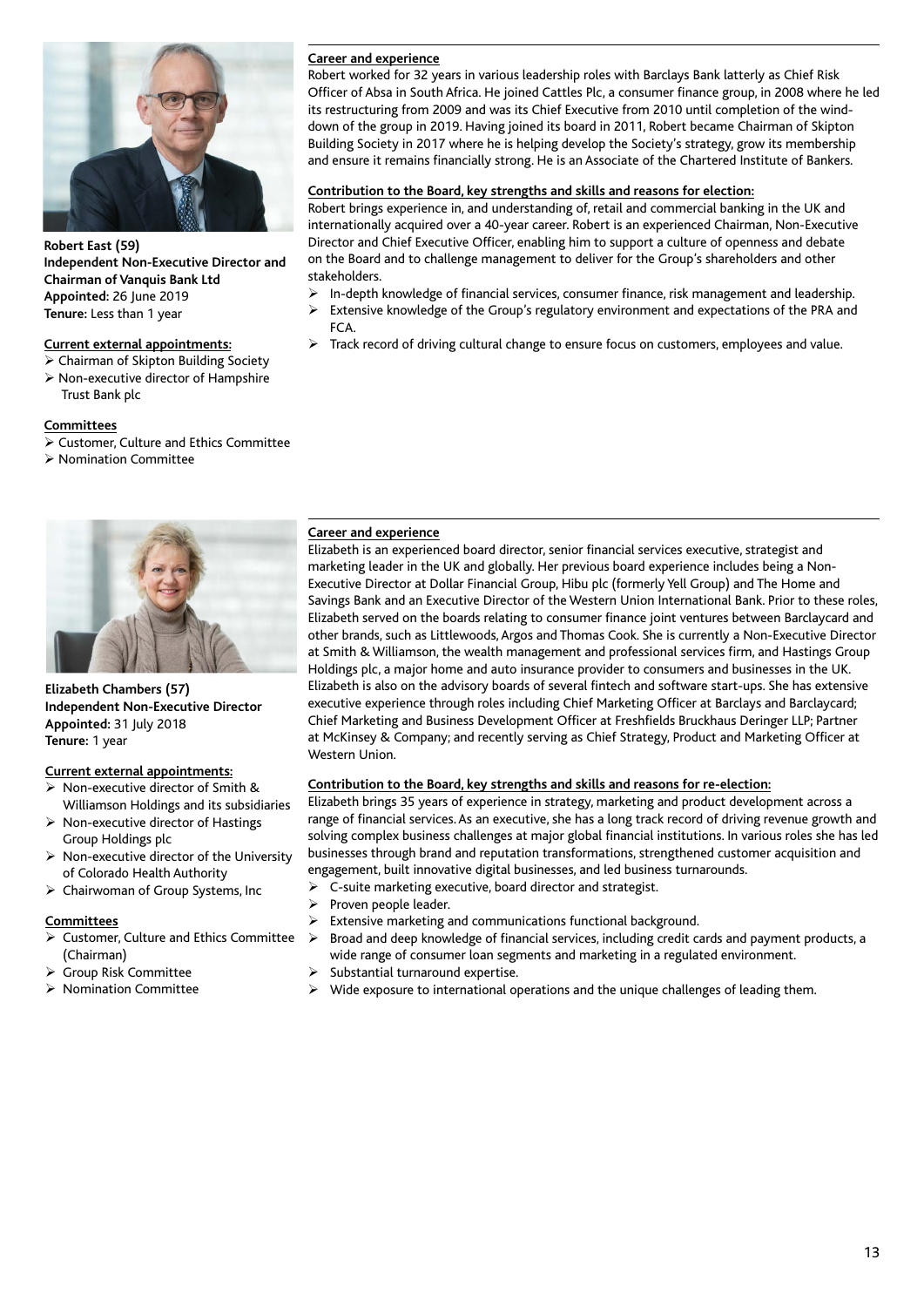

**Paul Hewitt (63) Independent Non-Executive Director Appointed:** 31 July 2018 **Tenure:** 1 year

## **Current external appointments:**

- Chairman of Kintell Limited
- $\triangleright$  Non-executive director of Feebris Limited

## **Committees**

- > Audit Committee (Chairman)
- $\triangleright$  Nomination Committee
- Group Risk Committee

## **Career and experience**

Paul is an experienced Chief Finance Officer, Chairman, Non-Executive Director and Audit Committee Chairman who operates in a number of different sectors. He is currently the Chairman of Kintell Limited. Paul's past non-executive director roles include chairing audit committees for Tokio Marine, Kiln, NEST Corporation, Tesco Bank, Collins Stewart Hawkpoint, Co-operative Banking Group, Charles Taylor Plc and GMT Global Aviation. He is also a past Non-Executive Director of Playtech plc and past Chairman of several private equity backed businesses. He began his executive career in finance working for over 20 years as a Finance Director of various companies, culminating in becoming Deputy Group Chief Executive and CFO of the Co-operative Group from 2003 to 2007.

## **Contribution to the Board, key strengths and skills and reasons for re-election:**

Paul's varied and wide-ranging career is built on a successful career in finance. He has a track record of creating and realising value for shareholders and has worked across a number of sectors including financial services, technology, healthcare, retail and business services. Through his non-executive roles he has helped several management teams adapt their business models to respond to, and anticipate, changes in their competitive and regulatory environments. In both his executive and non-executive career he has had extensive experience of transactions and ensuring that businesses have an appropriate financial structure.

- Experienced Non-Executive Director, Chairman and Chief Finance Officer.
- $\triangleright$  Broad experience of the financial services industry and the regulatory environment.
- $\triangleright$  Strong track record in delivering good returns for shareholders.
- $\triangleright$  Extensive experience of transactions.
- $\triangleright$  Broad experience as both an executive and a non-executive of developing and challenging business strategies.
- $\triangleright$  Has helped several management teams adapt business models in anticipation of changes in their environments and markets.



**Angela Knight (69) Independent Non-Executive Director Appointed:** 31 July 2018 **Tenure:** 1 year

### **Current external appointments:**

- Senior Independent Director of TP ICAP plc.
- Non-Executive Director of Taylor Wimpey plc, Encore Capital Group, Inc. and Arbuthnot Latham & Co.

### **Committees**

- Group Risk Committee (Chairman)
- Audit Committee
- Nomination Committee
- $\triangleright$  Remuneration Committee

## **Career and experience**

Angela has extensive experience in both the public and private sectors. Prior to joining the Board, Angela was Senior Independent Director of Brewin Dolphin plc from 2008 to 2017 and has held a number of non-executive directorships at a variety of companies, including Lloyds TSB plc, South East Water and Scottish Widows. Her current roles include being a Non-Executive Director of Taylor Wimpey plc and Encore Capital Group, Inc., and Senior Independent Director at TP ICAP plc. Angela has had a broad range of executive roles, including a number as Chief Executive Officer (CEO). She was CEO at Energy UK, British Bankers Association (BBA, now UK Finance) and APCIMS (now Personal Investment Management and Financial Advice Association). Angela started her career training as an engineer with Air Products Limited and set up the specialist metal heat treatment company Cook & Knight (Metallurgical Processors) Ltd. She was previously a Member of Parliament and Treasury Minister between 1992 and 1997 and was the Chairman of the Office of Tax Simplification from December 2015 to March 2019.

## **Contribution to the Board, key strengths and skills and reasons for re-election:**

Angela's varied career brings a wealth of knowledge in both the private and public sectors as a result of over 20 years' experience in non-executive director and CEO roles. Her experience in the public sector means she has a strong understanding of the expectations of regulators and other public stakeholders. This combination means she is a skilled director who knows how to manage organisations and how to challenge management to deliver. Angela's thought leadership, technical and policy skills, as well as a deep understanding of the financial sector, are demonstrated through her leadership of the repositioning of Energy UK in the energy sector and of the BBA through the banking crisis respectively.

- Experienced Government Minister, CEO, Chairman and Non-Executive Director.
- $\triangleright$  Wealth of knowledge of the financial services sector.
- $\triangleright$  Deep knowledge of regulated industries, the public sector and science and engineering.
- $\triangleright$  Adept at solving difficult problems with effective solutions.
- Built strong relationships with wider stakeholders in a variety of sectors.
- $\triangleright$  Understanding of public presentation, in particular as a proficient public speaker.